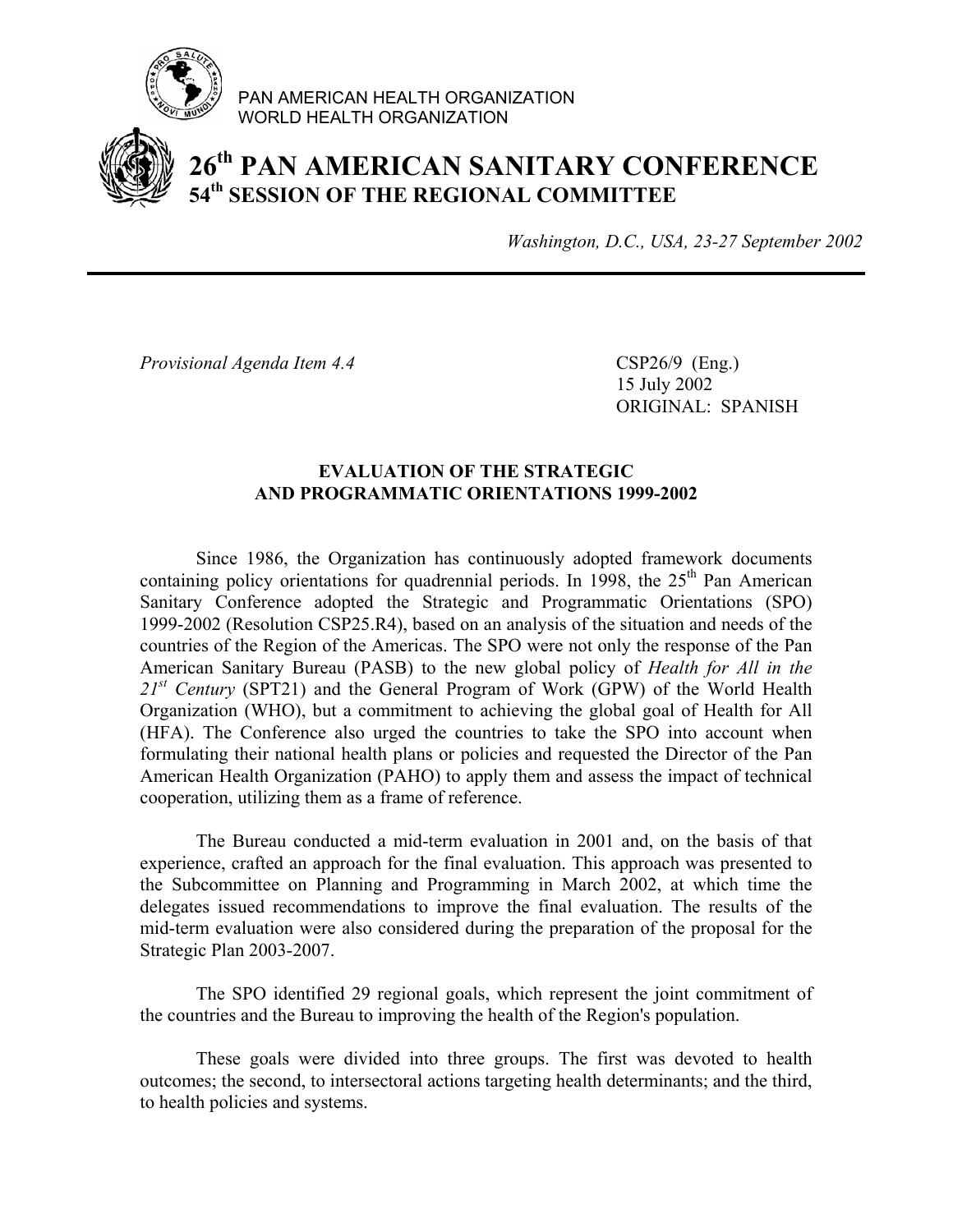CSP26/9 (Eng.) Page 2

 Five Strategic Orientations were established to guide the Bureau's programming of technical cooperation: Health in Human Development, Health Promotion and Protection, Environmental Protection and Development, Health Systems and Services Development, and Disease Prevention and Control. In addition to the Strategic Orientations, Programmatic Orientations were also defined in which the Bureau assumed responsibility for particular technical cooperation efforts.

 The mid-term evaluation of the SPO included a survey on the knowledge, attitudes and practices of the professional staff at the Pan American Sanitary Bureau, which showed that, in the technical sphere, 87% of the professionals surveyed were familiar with the SPO, all of them utilized the SPO in their work, and 85% considered them guidelines for technical cooperation. However, only half of these staff were knowledgeable about the process involved in their preparation. Furthermore, it was found that about 90% of technical cooperation projects were consistent with the Programmatic Orientations of the SPO.

 Utilizing the results of the mid-term evaluation and the suggestions of the delegates to the 36<sup>th</sup> Session of the Subcommittee on Planning and Programming, the approach for the final evaluation of the SPO was established. To determine the degree to which the regional goals were achieved, the data from the Regional System of Core Health Data, produced by the Bureau, were reviewed for each goal and country in the Region, except the territories, comparing the situation in 1998 for the respective goal with that of the most recent year available, close to 2002. When the System lacked the required data or the necessary information was not found in the database, an effort was made to identify an alternative information source.

Subsequently, in June 2002, a report was submitted to the  $130<sup>th</sup>$  Executive Committee on the progress made in meeting the regional goals, the implementation of the Programmatic Orientations, and the degree to which the countries took the SPO into account when formulating their national health plans or policies during the period 1999-2002.

 Of the 29 regional goals adopted, 5 were fully met, 13 were partially met, and 2 showed minimal or no progress. Furthermore, the information for 9 of the goals is insufficient, unavailable, not up-to-date, or else the values obtained for the countries are not comparable because they correspond to different periods. Hence, their achievement cannot be evaluated.

 Given the methodological difficulties involved in assessing impact in general and the impact of technical cooperation in particular, technical cooperation objectives were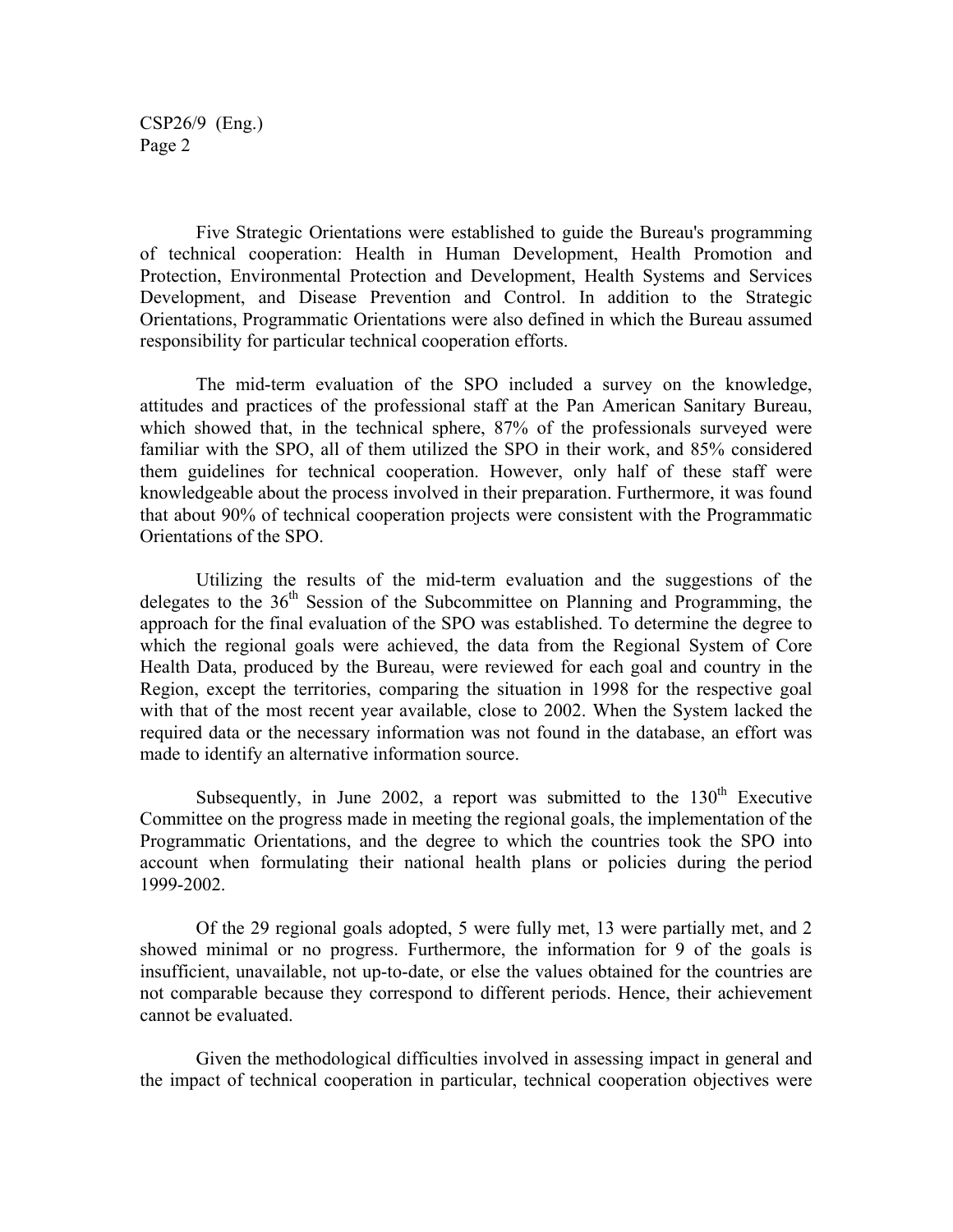developed for the Programmatic Orientations and used to describe the cooperation provided and the results achieved.

 Information from 32 countries was used to estimate to what extent the SPO was utilized for the definition of health policies and plans during the period. By April 2002, it was found that 5 countries were in the process of preparing draft policies and 27 already had their policies or plans in place. Of these 27 countries, 22 adopted their plans or policies between 1998 and 2002, and 5 had done so before 1998—that is, before the approval of the SPO.

 The Bureau was involved in 25 of the 32 processes that produced the sectoral policies, drafts or proposed modifications in the countries of the Region; in 3 countries, before 1998, and in 22, after the approval of the SPO.

 Fifteen of the 22 countries that adopted national policies after 1998 with the Bureau's participation explicitly considered the SPO during the preparation or review of their policy proposals. The SPO were not necessarily reflected in the wording of all the policies, although they were considered during the consultations, analyses, or discussion of alternatives.

 The evaluation of the SPO does not only comply with Resolution CSP25.R4 of the 25<sup>th</sup> Pan American Sanitary Conference but represents an opportunity to provide feedback for the Bureau's planning process. Thus, this evaluation exercise furnished important input for the preparation of the Strategic Plan 2003-2007, and, moreover, left behind a series of lessons that will be useful for the future of the Organization, in terms of defining plans and policies to orient technical cooperation.

 Concerning the preparation process, the greatest possible internal and external participation should be considered to reflect corporate perspectives and the perspective of stakeholders in the field of international health, as well as the collective needs of the countries. Furthermore, it is desirable to limit technical cooperation goals and objectives to a manageable number and ensure that these objectives, while achievable, constitute real challenges for the Bureau and that they are clearly expressed. In selecting goals and objectives, it is important to take into account the feasibility of monitoring and evaluating them at the end of the period. Here, the importance of developing information systems in the countries should be recognized in order to guarantee that the necessary information is available for monitoring and evaluating the goals and objectives of the plans and policies.

 Finally, dissemination and promotion of the plans and policies are essential for generating enthusiasm and commitment to their fulfillment inside and outside the Bureau.